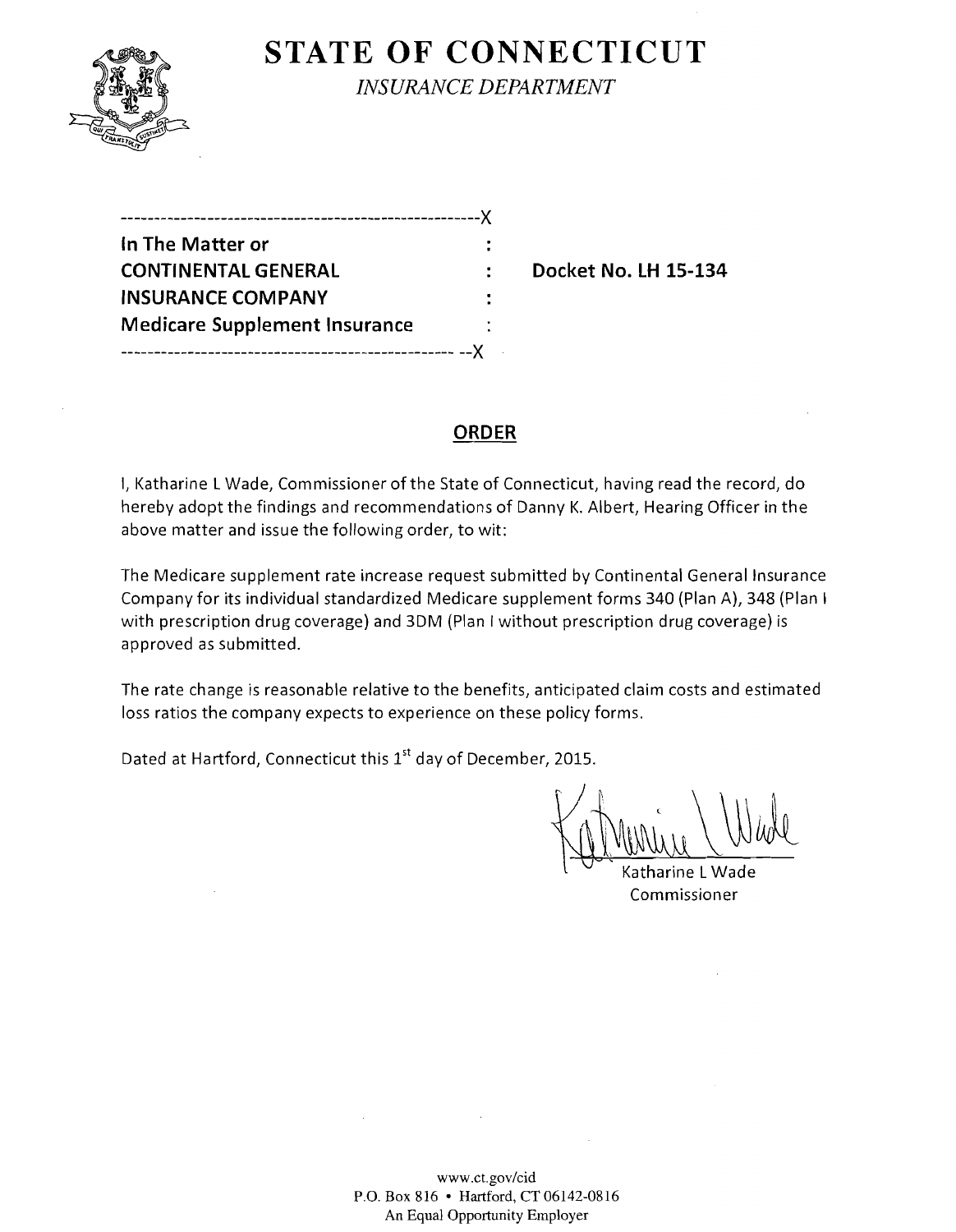# **STATE OF CONNECTICUT**



*INSURANCE DEPARTMENT* 

| In The Matter or                     |  |
|--------------------------------------|--|
| <b>CONTINENTAL GENERAL</b>           |  |
| <b>INSURANCE COMPANY</b>             |  |
| <b>Medicare Supplement Insurance</b> |  |
|                                      |  |

------------------------------------------------------)(

**Docket No. LH 15-134** 

## **PROPOSED FINAL DECISION**

## **1. INTRODUCTION**

The Insurance Commissioner of the State of Connecticut is empowered to review rates charged for individual and group Medicare supplement policies sold to any resident of this State who is eligible for Medicare. The source for this regulatory authority is contained in Chapter 700c and Section 38a-495a of the Connecticut General Statutes.

After due notice, a hearing was held at the Insurance Department in Hartford on Wednesday, November 18, 2015, to consider whether or not the rate increase requested by Continental General Insurance Company on its individual Standardized Medicare supplement business should be approved.

No members from the general public attended the hearing.

No Company representatives from Continental General Insurance Company attended the hearing.

The hearing was conducted in accordance with the requirements of Section 38a-474, Connecticut General Statutes, the Uniform Administrative Procedures Act, Chapter 54 of Section 38a-8-1 et seq. of the Regulations of Connecticut State Agencies.

A Medicare supplement (or Medigap) policy is a private health insurance policy sold on an individual or group basis, which provides benefits that are additional to the benefits provided by Medicare. For many years Medicare supplement policies have been highly regulated under both state and federal law to protect the interests of persons eligible for Medicare who depend on these policies to provide additional coverage for the costs of health care.

Effective December 1, 2005, Connecticut amended its program of standardized Medicare supplement policies in accordance with Section 38a-496a of the Connecticut General Statutes,

> www.ct.gov/cid P.O. Box 816 • Hartford, CT 06142-0816 An Equal Opportunity Employer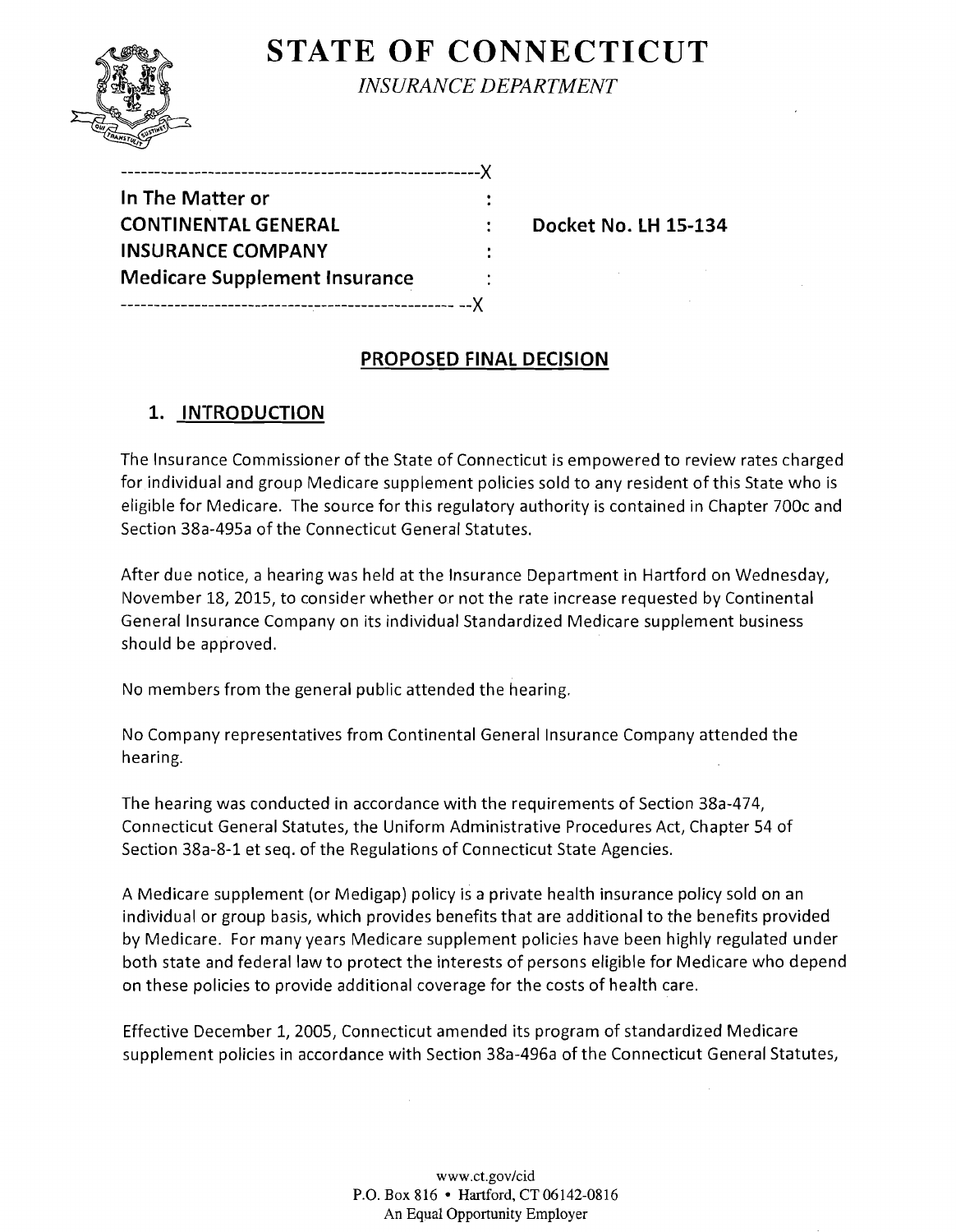and Sections 38a-495a-1 through 38a-495a-21 of the Regulations of Connecticut Agencies. This program, which conforms to federal requirements, provides that all "core" package of benefits known as Plan A. Insurers may also offer anyone or more of eleven other plans (Plans B through N).

Effective January 1, 2006, in accordance with Section 38a-495c of the Connecticut General Statutes (as amended by Public Act 05-20) premiums for all Medicare supplement policies in the state must use community rating. Rates for Plans A through N must be computed without regard to age, gender, previous claims history or the medical condition of any person covered by a Medicare supplement policy or certificate.

The statute provides that coverage under Plans A through N may not be denied on the basis of age, gender, previous claims history or the medical condition of any covered person. Insurers may exclude benefits for losses incurred within six months from the effective date of coverage based on a pre-existing condition.

Effective October 1, 1998, carriers that offer Plan B or Plan C must make these plans as well as Plan A, available to all persons eligible for Medicare by reason of disability.

Insurers must also make the necessary arrangements to receive notice of all claims paid by Medicare for their insureds so that supplement benefits can be computed and paid without requiring insureds to file claim forms for such benefits. This process of direct notice and automatic claims payment is commonly referred to as "piggybacking" or "crossover".

Sections 38a-495 and 38a-522 of the Connecticut General Statutes, and Section 38a-495a-10 of the Regulations of Connecticut Agencies, state that individiaul and group Medicare supplement policies must have anticipated loss ratios of 65% and 75%, respectively. Under Sections 38a-495-7 and 38a-495a-1O of the Regulations of Connecticut Agencies, filings for rate increases must demonstrate that actual and expected losses in relation to premiums meet these standards, and anticipated loss ratios for the entire future period for which the requested premiums are calculated to provide coverage must be expected to equal or exceed the appropriate loss ratio standard.

Section 38a-473 of the Connecticut General Statutes provides that no insurer may incorporate in its rates for Medicare supplement policies factors for expenses that exceed 150% of the average expense ratio for that insurer's entire written premium for all lines of health insurance for the previous calendar year.

#### II. **FINDING OF FACT**

After reviewing the exhibits entered into the record of this proceeding, and utilizing the experience, technical competence and specialized knowledge of the Insurance Department, the undersigned makes the following findings of fact: